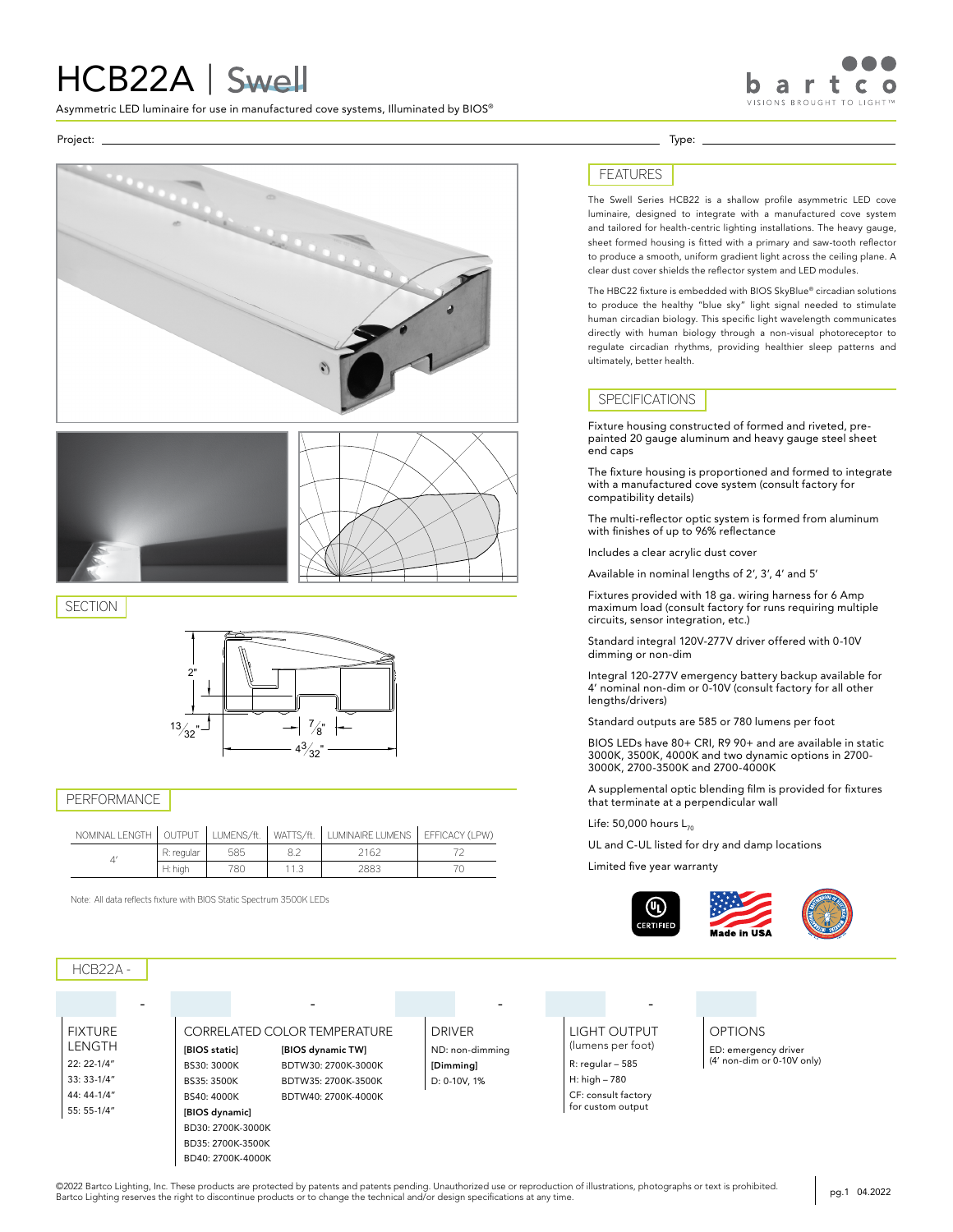# HCB22A |



Asymmetric LED luminaire for use in manufactured cove systems, Illuminated by BIOS®

CORRELATED COLOR TEMPERATURE

Consult factory for specifics when using dimming protocols other than 0-10V. For additional information about BIOS LED modules, visit www.bartcolighting.com/series/swell

| ORDERING<br>CODE                          | MODULE TYPE                          | <b>LIGHT FFFFCT</b>                                                                                                                                                                                                          | CONTROL METHOD                                                       |                                                      |
|-------------------------------------------|--------------------------------------|------------------------------------------------------------------------------------------------------------------------------------------------------------------------------------------------------------------------------|----------------------------------------------------------------------|------------------------------------------------------|
| <b>BS30</b><br><b>BS35</b><br><b>BS40</b> | <b>BIOS Static</b>                   | • Static color temperature<br>• 490nm SkyBlue® LED is<br>always on                                                                                                                                                           | • Non-dimming or<br>$0-10V$<br>• No BIO-Dimming<br>module required   | $0-10V$<br>Luminaire<br>$\boxminus$                  |
| <b>BD30</b><br><b>BD35</b><br><b>BD40</b> | <b>BIOS Dynamic</b>                  | • 490nm SkyBlue® LED can<br>be BIO dimmed out with most<br>driver/dimmer combinations<br>• 490nm SkyBlue <sup>®</sup> wavelengths<br>removed through first 20% of<br>dimming range, followed by a<br>CCT transition to 2700K | $\cdot$ 0-10V<br>• Includes integral Bio-<br>Dimming module          | $0-10V$<br>Luminaire w/integral<br>BIO-Dimmer module |
| BDTW30<br>BDTW35<br>BDTW40                | <b>BIOS Dynamic</b><br>Tunable White | • CCT and Light output can be<br>controlled separately with<br>appropriate driver<br>• 3000K, 3500K and 4100K<br>modules all transition to 2700K<br>when dimmed.                                                             | • 0-10V two-channel<br>driver<br>• No BIO-Dimming<br>module required | $0-10V$<br>I uminaire<br>w/two-channel driver        |

# OPTIONS

| ORDERING CODE | <b>DESCRIPTION</b>   | <b>SPECIFICATIONS</b>                                                                                                                                                                                                                                                                                                                         |
|---------------|----------------------|-----------------------------------------------------------------------------------------------------------------------------------------------------------------------------------------------------------------------------------------------------------------------------------------------------------------------------------------------|
|               | EMERGENCY LED DRIVER | • Universal 120-277V input voltage emergency driver delivers initial<br>minimum power of 10W for 90 minutes<br>• Available for 4' nominal length non-dim or 0-10V fixture only (consult<br>factory for all other lengths/drivers)<br>• Provided with combination test switch/indicator light mounted to wall<br>plate for remote installation |